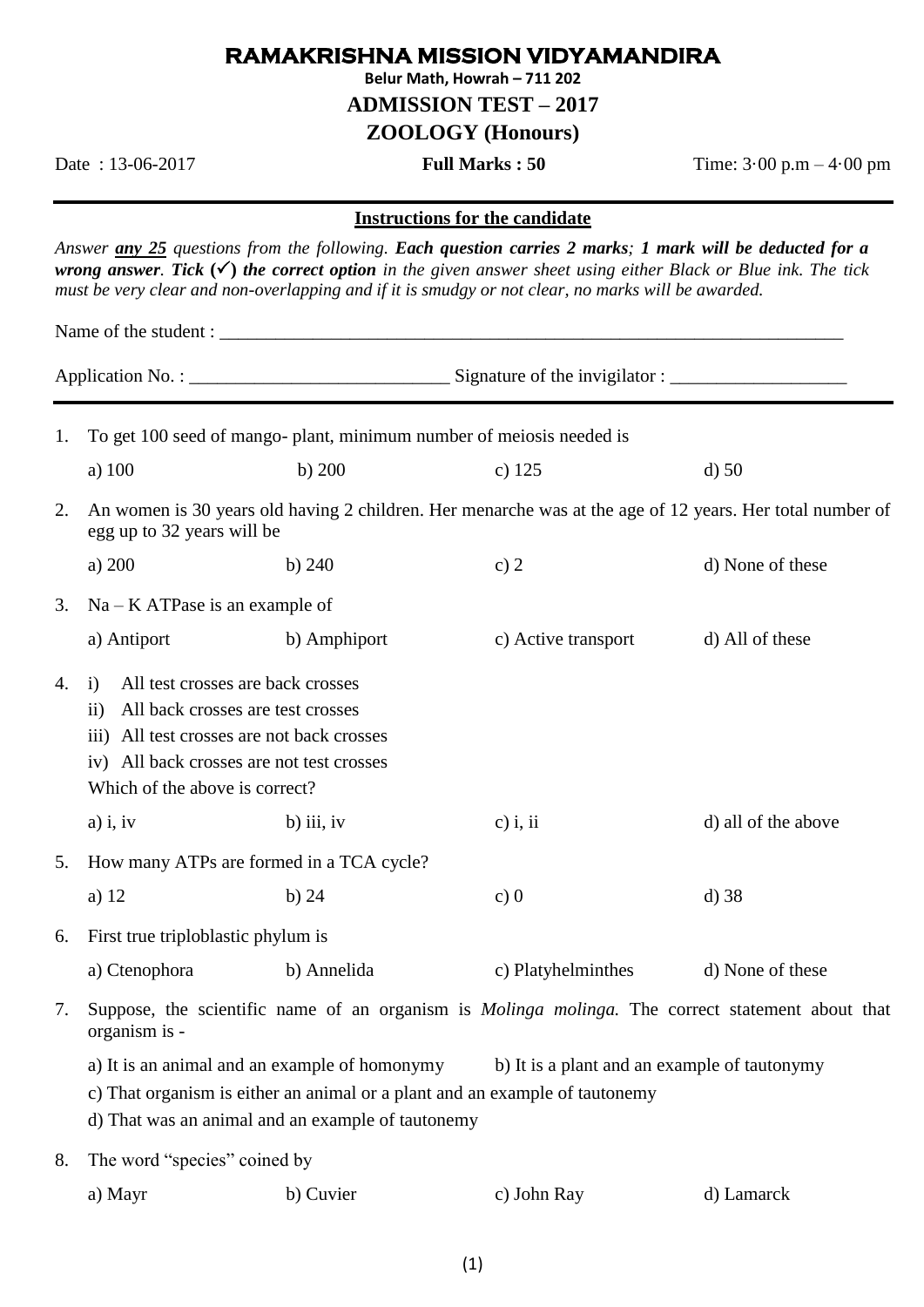| 9. | Which one is the function of Mesosome?                                                 |                                                                      |                                                            |                                       |  |  |
|----|----------------------------------------------------------------------------------------|----------------------------------------------------------------------|------------------------------------------------------------|---------------------------------------|--|--|
|    | a) ATP production in Bacteria<br>c) Cell wall formation and distribution of DNA        |                                                                      | b) Helps in replication<br>d) All of these                 |                                       |  |  |
|    | 10. Which one is the function of progesterone?                                         |                                                                      |                                                            |                                       |  |  |
|    | c) It Inhibits prolactin                                                               | a) It maintains the thickening of uterine endometrial growth         |                                                            | b) It inhibits FSH<br>d) All of these |  |  |
|    |                                                                                        | 11. EcoRI is a restriction endonuclease. Its recognition sequence is |                                                            |                                       |  |  |
|    | a) GAATTC                                                                              | b) AGGCCT                                                            | c) ACCGGT                                                  | d) None of these                      |  |  |
|    | 12. Who discovered the Taq polymerase enzyme?                                          |                                                                      |                                                            |                                       |  |  |
|    | a) Watson                                                                              | b) Kary Mullis                                                       | c) Barbara McClintok                                       | d) Chargaff                           |  |  |
|    |                                                                                        | 13. Which one of the following is correct in case of colchicines?    |                                                            |                                       |  |  |
|    | a) It induces polyploidy b) It arrests metaphase                                       |                                                                      | c) It helps in chemotherapy                                | d) All of these                       |  |  |
|    |                                                                                        | 14. How many microtubules are there in a eukaryotic flagellum?       |                                                            |                                       |  |  |
|    | a)9                                                                                    | $b)$ 11                                                              | c) $20$                                                    | d) None of these                      |  |  |
|    | 15. First heart sound is produced due to                                               |                                                                      |                                                            |                                       |  |  |
|    | a) opening of bicuspid and tricuspid valve                                             |                                                                      | b) closing of bicuspid and tricuspid valve                 |                                       |  |  |
|    | c) opening of semilunar valve                                                          |                                                                      | d) closing of semilunar valve                              |                                       |  |  |
|    | 16. During skeletal muscle contraction                                                 |                                                                      |                                                            |                                       |  |  |
|    | a) Z band reduced                                                                      | b) H band reduced                                                    | c) H band increased                                        | d) None of these                      |  |  |
|    | 17. In imbibition                                                                      |                                                                      |                                                            |                                       |  |  |
|    | a) Heat is produced                                                                    |                                                                      | b) Colloid absorbs water without formation of any solution |                                       |  |  |
|    | c) Volume increased                                                                    | d) All of these                                                      |                                                            |                                       |  |  |
|    | 18. Sucrose is formed by                                                               |                                                                      |                                                            |                                       |  |  |
|    | a) Alpha D glucose and Beta D fructose                                                 |                                                                      | b) Beta D glucose and Beta D fructose                      |                                       |  |  |
|    | c) Alpha D glucose and Alpha D fructose                                                |                                                                      | d) Beta D glucose and Alpha D fructose                     |                                       |  |  |
|    | 19. Anal style and anal cerci of cockroach are located at                              |                                                                      |                                                            |                                       |  |  |
|    | a) $9th$ tergum and $10th$ sternum                                                     |                                                                      | b) $9th$ sternum and $10th$ tergum                         |                                       |  |  |
|    | c) $9^{th}$ tergum and $9^{th}$ sternum                                                |                                                                      | d) $10^{th}$ tergum and $10^{th}$ sternum                  |                                       |  |  |
|    |                                                                                        | 20. Name the phylum whose members are exclusively marine             |                                                            |                                       |  |  |
|    | a) Hemichordata                                                                        | b) Echinodermata                                                     | c) Ctenophora                                              | d) All of these                       |  |  |
|    | 21. Enzyme RuBisCO is less efficient than PEP carboxylase because                      |                                                                      |                                                            |                                       |  |  |
|    | a) RuBisCO is temperature sensitive                                                    |                                                                      | b) $K_m$ of RuBisCO is more than PEP carboxylase           |                                       |  |  |
|    | c) PEP carboxylase can fix carbon dioxide at very low concentration<br>d) All of these |                                                                      |                                                            |                                       |  |  |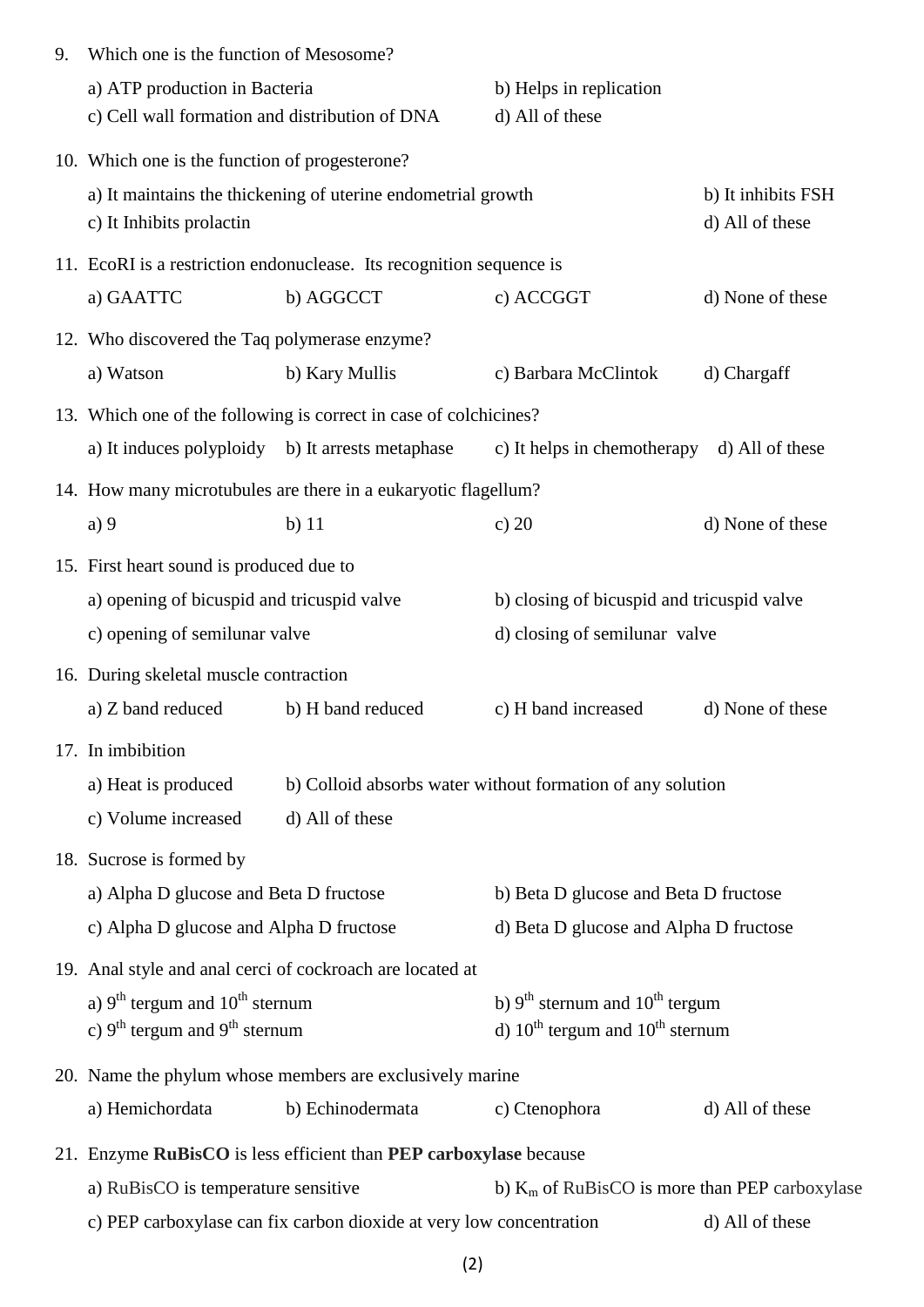| 22. Inverted ecological pyramid is observed in                       |                                                                                     |                                                                              |                                                   |                  |
|----------------------------------------------------------------------|-------------------------------------------------------------------------------------|------------------------------------------------------------------------------|---------------------------------------------------|------------------|
|                                                                      | a) Parasitic -food chain of biomass                                                 |                                                                              | b) Aquatic ecosystem – food chain of numbers      |                  |
|                                                                      | c) Both A and B                                                                     |                                                                              | d) None of these                                  |                  |
|                                                                      | 23. Which statement is correct?                                                     |                                                                              |                                                   |                  |
|                                                                      | a) Apoplastic transport occurs through cytoplasm                                    |                                                                              | b) Apoplastic transport needs energy              |                  |
|                                                                      | c) Apoplastic transport is faster than Symplastic                                   |                                                                              | d) All of these                                   |                  |
|                                                                      | 24. Photosynthesis occurs in a light of the wave length                             |                                                                              |                                                   |                  |
|                                                                      | A) 750-850 nm                                                                       | b) 680-700 nm                                                                | c) Both A and B                                   | d) 250-450nm     |
|                                                                      | 25. Thickness of ozone is measured in terms of                                      |                                                                              |                                                   |                  |
|                                                                      | a) BOD                                                                              | $b)$ D.O.                                                                    | c) ROP                                            | d) DU            |
|                                                                      |                                                                                     | 26. BT cotton is a transgenic plant having the type of gene —                |                                                   |                  |
|                                                                      | a) TOX gene                                                                         | b) CRY gene                                                                  | c) cry gene                                       | d) Cry gene      |
| 27. In J type of population growth curve which statement is correct? |                                                                                     |                                                                              |                                                   |                  |
|                                                                      | a) r is constant, density independent growth<br>c) K dependent, density independent |                                                                              | b) r constant, density dependent growth           |                  |
|                                                                      |                                                                                     |                                                                              | d) None of these                                  |                  |
|                                                                      |                                                                                     | 28. How many restriction sites are present in E. coli cloning vector pBR322? |                                                   |                  |
|                                                                      | a) 6                                                                                | b)7                                                                          | c) 8                                              | $d$ ) 9          |
|                                                                      | 29. Logo of WWF is                                                                  |                                                                              |                                                   |                  |
|                                                                      | a) Dolphin                                                                          | b) Tiger                                                                     | c) Red Panda                                      | d) None of these |
|                                                                      |                                                                                     |                                                                              |                                                   |                  |
|                                                                      | 30. $\log S = \log C + Z \log A$ . True about this formula                          |                                                                              |                                                   |                  |
| a) $S =$ Species richness, $A =$ area<br>c) $C = Y$ intercept        |                                                                                     |                                                                              | b) $Z=$ Regression coefficient<br>d) All of these |                  |
|                                                                      |                                                                                     |                                                                              |                                                   |                  |

## **ƒ îDy˜%îy" ƒ**

## **Instructions for the candidate**

*Answer any 25 questions from the following. Each question carries 2 marks; 1 mark will be deducted for a wrong answer. Tick* **()** *the correct option in the given answer sheet using either Black or Blue ink. The tick must be very clear and non-overlapping and if it is smudgy or not clear, no marks will be awarded.*

| 1. | ১০০টি আমের বীজ পেতে, ন্যূনতম কত সংখ্যক মিয়োসিস প্রয়োজন? |          |                                                                                                           |                     |  |  |
|----|-----------------------------------------------------------|----------|-----------------------------------------------------------------------------------------------------------|---------------------|--|--|
|    | a) $500$                                                  | b) ২০০   | $c)$ $\geq$ $\alpha$                                                                                      | $d$ ) $\&o$         |  |  |
|    | উৎপন্ন ডিম্বানু সংখ্যা                                    |          | একজন ৩০ বৎসর বয়স্ক মহিলার ২টি সন্তান আছে। ১২ বৎসর বয়সে আদ্যঋতু (menarche) হলে ৩২ বৎসর বয়স পর্যন্ত তাঁর |                     |  |  |
|    | a) $\zeta$ 00                                             | b) $580$ | c) $\zeta$                                                                                                | d) এদের কোনোটিই নয় |  |  |
|    |                                                           |          |                                                                                                           |                     |  |  |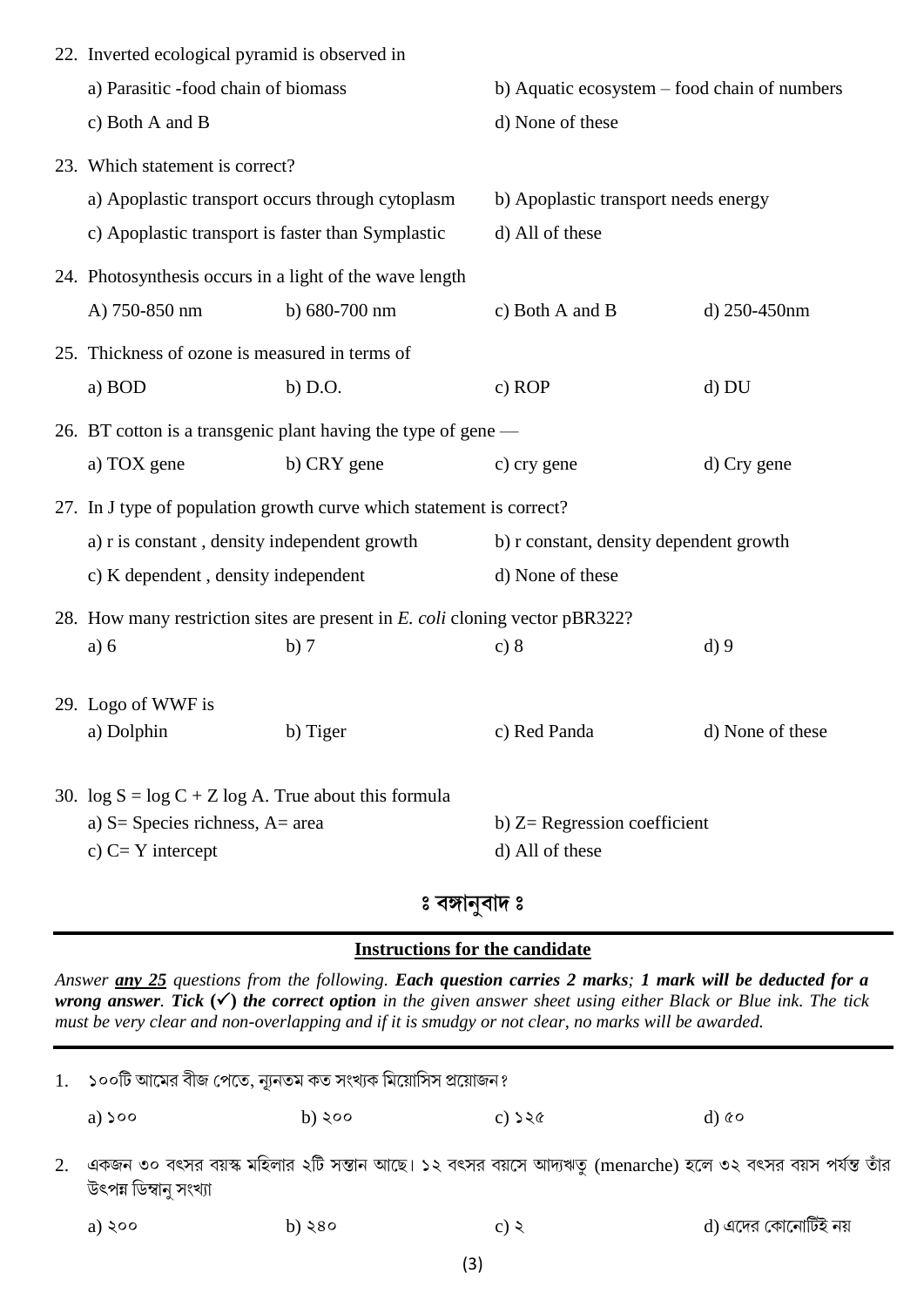| 3. | $Na-KATPase$ নিম্নোক্ত কোনটির উদাহরণ?                                                                                                                                                                                                   |                                                                                                                   |                                                |                     |  |
|----|-----------------------------------------------------------------------------------------------------------------------------------------------------------------------------------------------------------------------------------------|-------------------------------------------------------------------------------------------------------------------|------------------------------------------------|---------------------|--|
|    | a) Antiport                                                                                                                                                                                                                             | b) Amphiport                                                                                                      | c) Active transport                            | d) এদের সবকটিই      |  |
| 4. | i) সমস্ত টেস্ট ক্রসই ব্যাক ক্রস<br>ii) সমস্ত ব্যাক ক্ৰসই টেস্ট ক্ৰস<br>iii) সমস্ত টেস্ট ক্রসই ব্যাক ক্রস নয়<br>iv) সমস্ত ব্যাক ক্রসই ট্রেস্ট ক্রস নয়<br>উপরোক্ত কোন তথ্যটি সঠিক                                                       |                                                                                                                   |                                                |                     |  |
|    | a) $i \triangleleft \triangleleft \triangleleft \{ v \}$                                                                                                                                                                                | b) iii এবং iv                                                                                                     | $c)$ i এবং ii                                  | d) এদের সবকটিই      |  |
| 5. | $TCA$ চক্রে উৎপন্ন $ATP$ -র সংখ্যা                                                                                                                                                                                                      |                                                                                                                   |                                                |                     |  |
|    | a) $55$                                                                                                                                                                                                                                 | b) $\geq 8$                                                                                                       | $c)$ o                                         | $d)$ or             |  |
|    | 6. প্ৰথম প্ৰকৃত ত্ৰিস্তরী পৰ্বটি হল                                                                                                                                                                                                     |                                                                                                                   |                                                |                     |  |
|    | a) টিনোফোরা                                                                                                                                                                                                                             | b) অ্যানিলিডা                                                                                                     | c) প্ল্যাটিহেলমিনথিস                           | d) এদের কোনোটিই নয় |  |
| 7. |                                                                                                                                                                                                                                         | ধরা যাক, কোনও একটি জীবের বিজ্ঞানসম্মত নাম $\it{Malinga~malinga}$ এই জীবটির সম্পর্কে নিম্নলিখিত কোন তথ্যটি যথার্থ? |                                                |                     |  |
|    | a) জীবটি একটি প্রাণী এবং একটি homonymy-র উদাহরণ         b) জীবটি একটি উদ্ভিদ এবং একটি  tautonymy-র উদাহরণ<br>c) জীবটি হয় একটি প্রাণী কিংবা একটি উদ্ভিদ এবং একটি tautonymy-র উদাহরণ<br>d) জীবটি একটি প্রাণী এবং একটি tautonymy-র উদাহরণ |                                                                                                                   |                                                |                     |  |
|    | 8. "Species" শব্দটি প্রথম ব্যবহার করেছিলেন                                                                                                                                                                                              |                                                                                                                   |                                                |                     |  |
|    | a) Mayr                                                                                                                                                                                                                                 | b) Cuvier                                                                                                         | c) John Ray                                    | d) Lamarck          |  |
| 9. | নিম্নোক্ত কোনটি মেসোজোমের কার্য?                                                                                                                                                                                                        |                                                                                                                   |                                                |                     |  |
|    | a) ব্যাকটিরিয়ায় ATP উৎপাদন                                                                                                                                                                                                            |                                                                                                                   | b) DNA প্রতিলিপিকরণে (replication) সহায়তা করা |                     |  |
|    |                                                                                                                                                                                                                                         | c) কোষপ্রাচীর তৈরী এবং DNA বিতরণ (distribution of DNA) d) এদের সবকটিই                                             |                                                |                     |  |
|    | $10.$ নিম্নলিখিত কোনটি প্রোজেস্টেরনের কার্য?                                                                                                                                                                                            |                                                                                                                   |                                                |                     |  |
|    | c) প্রোল্যাকটিন (prolactin) এর কার্যকারিতা রোধ করা                                                                                                                                                                                      | a) জরায়ুর অন্তর্গাত্রে এন্ডোমেট্রিয়ামের স্তর বৃদ্ধিতে সহায়তা করা b) FSH এর কার্যকারিতা রোধ করা                 | d) এদের সবকটিই                                 |                     |  |
|    |                                                                                                                                                                                                                                         | 11. EcoRI একটি restriction endonuclease । এর স্বীকার ক্রমটি (recognition sequence) হল                             |                                                |                     |  |
|    | a) GAATTC                                                                                                                                                                                                                               | b) AGGCCT                                                                                                         | c) ACCGGT                                      | d) এদের কোনোটিই নয় |  |
|    | 12. Taq polymerase কে আবিষ্কার করেন?                                                                                                                                                                                                    |                                                                                                                   |                                                |                     |  |
|    | a) Watson                                                                                                                                                                                                                               | b) Kary Mullis                                                                                                    | c) Barbara McClintok                           | d) Chargaff         |  |
|    | 13. নিম্নোক্ত কোন তথ্যটি colchicines এর ক্ষেত্রে প্রযোজ্য?                                                                                                                                                                              |                                                                                                                   |                                                |                     |  |
|    | a) এটি polyploidy কে প্রণোদিত করে                                                                                                                                                                                                       |                                                                                                                   | b) মেটাফেজকে বন্ধ করে                          |                     |  |
|    | c) কেমোথেরাপিতে (chemotherapy) সহায়তা করে                                                                                                                                                                                              |                                                                                                                   | d) এদের সবকটিই                                 |                     |  |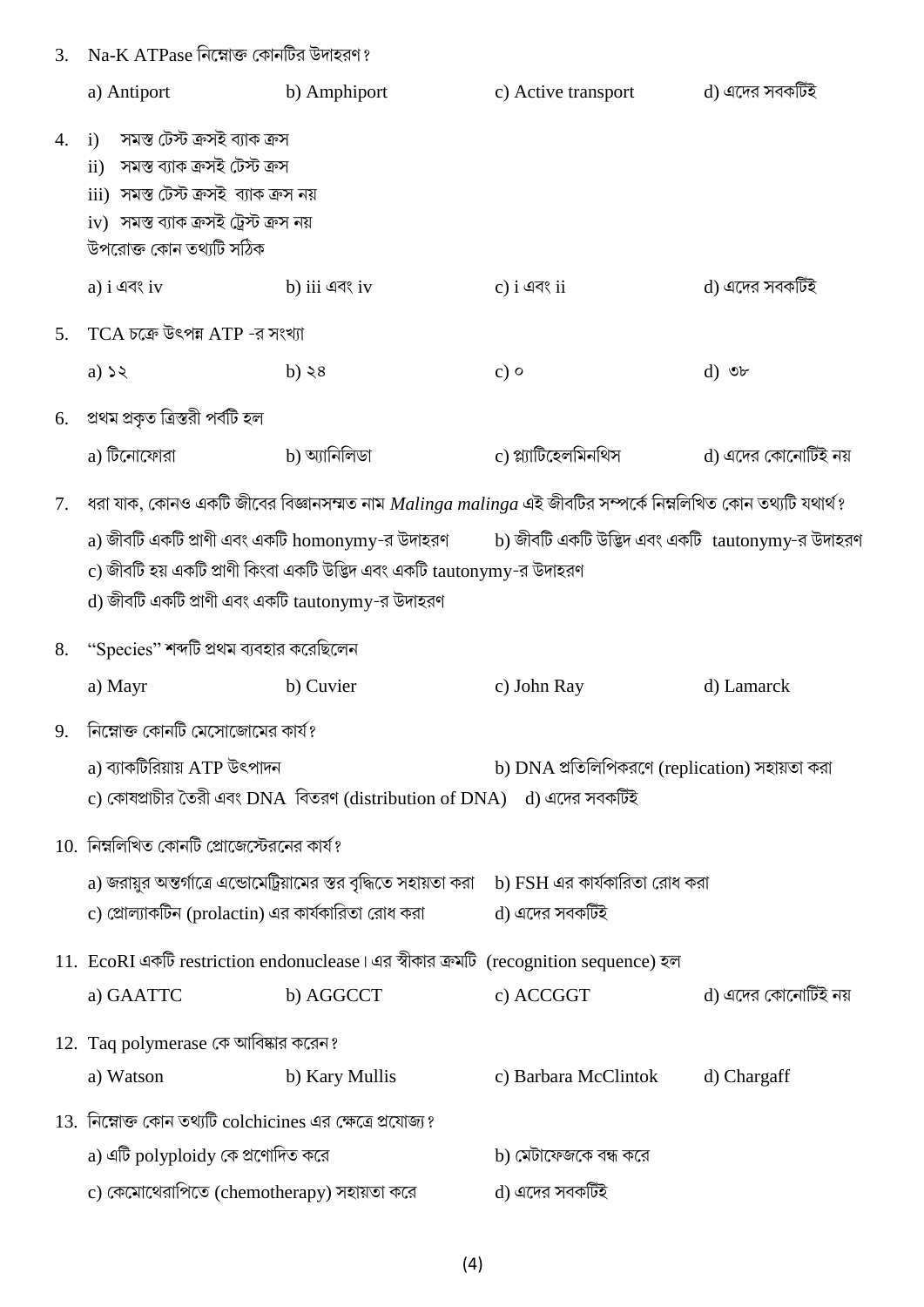| 14. ইউক্যারিওটিক ফ্ল্যাজেলাতে কটি মাইক্রোটিবিউল থাকে?                                    |                                                                                               |                                                    |                     |  |
|------------------------------------------------------------------------------------------|-----------------------------------------------------------------------------------------------|----------------------------------------------------|---------------------|--|
| a) $\delta$                                                                              | $b)$ >>                                                                                       | $c)$ ২০                                            | d) এদের কোনোটিই নয় |  |
| 15. প্ৰথম হৃদশব্দ (heart sound) উৎপন্ন হয়                                               |                                                                                               |                                                    |                     |  |
| a) দ্বিপত্রক ও ত্রিপত্রক কপাটিকা খোলার কারণে                                             |                                                                                               | b) দ্বিপত্রক ও ত্রিপত্রক কপাটিকা বন্ধ হবার কারণে   |                     |  |
| c) অর্ধচন্দ্রাকৃতি কপাটিকা খোলার কারণে                                                   |                                                                                               | d) অর্ধচন্দ্রাকৃতি কপাটিকা বন্ধ হবার কারণে         |                     |  |
| $16.$ অস্থিপেশী সংকোচন হবার সময়                                                         |                                                                                               |                                                    |                     |  |
| a) Z band হ্ৰাসপ্ৰাপ্ত হয়                                                               | b) H band হ্ৰাসপ্ৰাপ্ত হয়                                                                    | c) H band বৃদ্ধিপ্ৰাপ্ত হয়                        | d) এদের কোনোটিই নয় |  |
| 17. আত্মভূতির (imbibition) সময়                                                          |                                                                                               |                                                    |                     |  |
| a) তাপ উৎপন্ন হয়                                                                        |                                                                                               | b) কলয়েড জলশোষণ করে কিন্তু দ্রবণ তৈরী হয় না      |                     |  |
| c) আয়তন বৃদ্ধি পায়                                                                     |                                                                                               | d) এদের সবকটিই                                     |                     |  |
| 18. সুক্রোজ (sucrose) তৈরী হয়                                                           |                                                                                               |                                                    |                     |  |
|                                                                                          | a) Alpha D glucose এবং Beta D fructose এর সমন্বয়ে                                            | b) Beta D glucose এবং Beta D fructose এর সমন্বয়ে  |                     |  |
|                                                                                          | c) Alpha D glucose এবং Alpha D fructose এর সমন্বয়ে                                           | d) Beta D glucose এবং Alpha D fructose এর সমন্বয়ে |                     |  |
|                                                                                          | 19. আরশোলার anal style এবং anal cerci -র অবস্থান যথাক্রমে                                     |                                                    |                     |  |
| a) নবম tergum এবং দশম sternum -এ                                                         |                                                                                               | b) নবম sternum এবং দশম tergum -এ                   |                     |  |
| d) দশম tergum এবং দশম sternum-এ<br>c) নবম tergum এবং নবম sternum-এ                       |                                                                                               |                                                    |                     |  |
| 20. নিম্নোক্ত কোন পর্বের সদস্যেরা সম্পূর্ণ জলজ?                                          |                                                                                               |                                                    |                     |  |
| a) হেমিকর্ডাটা                                                                           | b) একাইনোডারমাটা                                                                              | c) টিনোফোরা                                        | d) এদের সবকটিই      |  |
|                                                                                          | $21.$ উৎসেচক $RuBisCo$ কার্যকারিতার দিক থেকে PEP carboxylase এর চাইতে কম দক্ষতা সম্পন্ন, কারণ |                                                    |                     |  |
| a) RuBisCo তাপমাত্রা সংবেদনশীল (temperature sensitive)                                   |                                                                                               |                                                    |                     |  |
|                                                                                          | b) RuBisCo-র $K_m$ এর মান PEP carboxylase এর চেয়ে বেশী                                       |                                                    |                     |  |
|                                                                                          | c) PEP carboxylase খুব কম ঘনত্বে carbon dioxide কে বদ্ধ করতে পারে                             |                                                    | d) এদের সবকটিই      |  |
|                                                                                          | 22. বিপরীত বাস্তুতান্ত্রিক পিরামিড (inverted ecological pyramid) দেখা যায়                    |                                                    |                     |  |
|                                                                                          | a) পরজীবীয় জীবভর খাদ্যশৃঙ্খলে (Parasitic food chain of biomass)                              |                                                    |                     |  |
| b) জলজ বাস্তুতন্ত্রে সংখ্যানির্ভর খাদ্যশৃঙ্জলে (Aquatic ecosystem–food chain of numbers) |                                                                                               |                                                    |                     |  |
| $c)$ a এবং $b$                                                                           |                                                                                               | d) এদের কোনোটিই নয়                                |                     |  |
| 23. কোন উক্তিটি যথার্থ?                                                                  |                                                                                               |                                                    |                     |  |
| a) Apoplastic transport ঘটে cytoplasm দ্বারা                                             |                                                                                               | b) Apoplastic transport এ শক্তির প্রয়োজন হয়      |                     |  |
|                                                                                          | c) Apoplastic transport প্রকৃত অর্থে symplastic transport এর চেয়ে দ্রুততর                    |                                                    | d) এদের সবকটিই      |  |
| $24.$ সালোকসংশ্লেষে প্রয়োজনীয় আলোকের তরঙ্গ দৈর্ঘ্য                                     |                                                                                               |                                                    |                     |  |
| a) $750 - 850$ nm                                                                        | b) $680 - 700$ nm                                                                             | $c)$ ক এবং খ                                       | d) $250 - 450$ nm   |  |
|                                                                                          |                                                                                               |                                                    |                     |  |